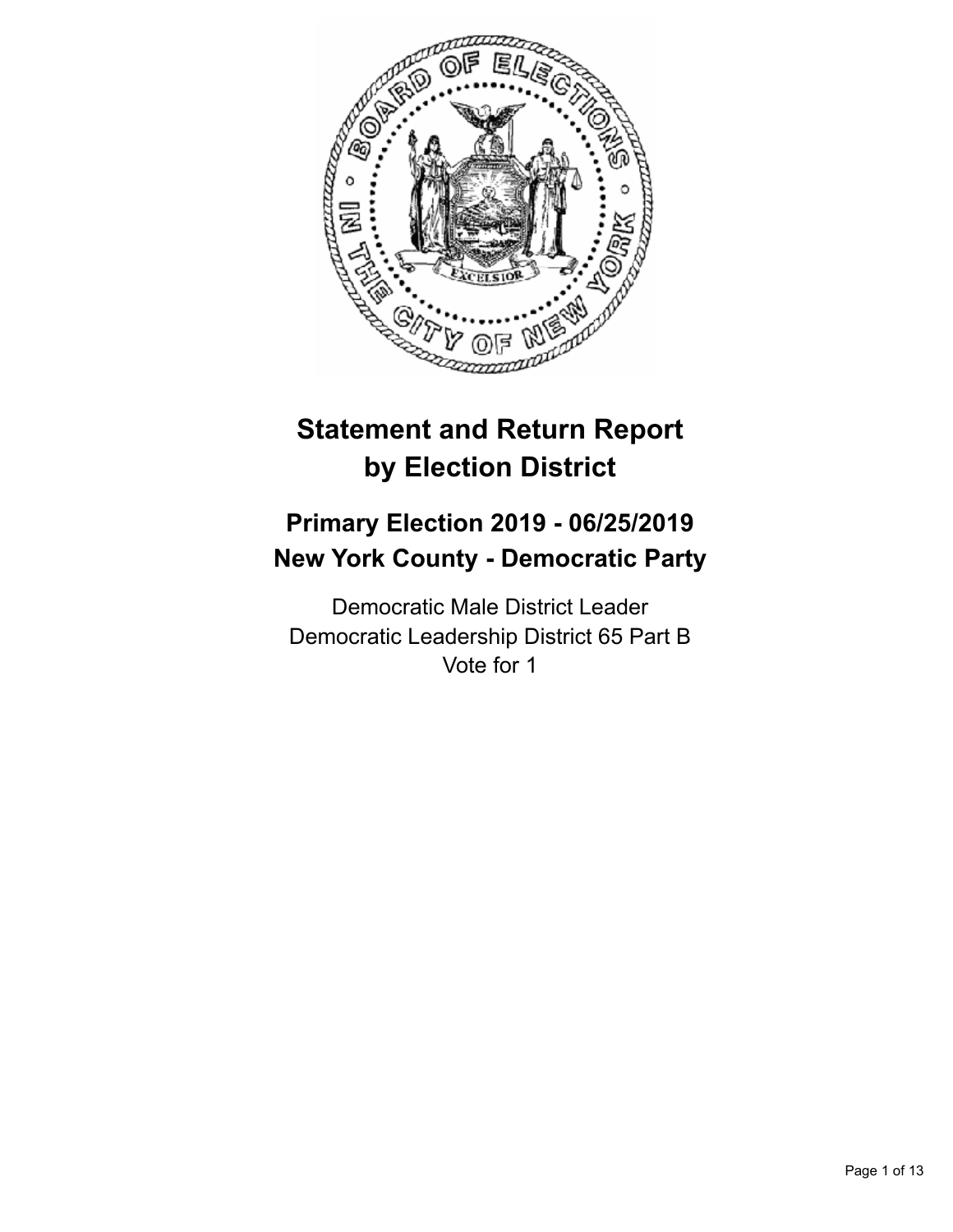

| PUBLIC COUNTER                                           | 40             |
|----------------------------------------------------------|----------------|
| <b>MANUALLY COUNTED EMERGENCY</b>                        | 0              |
| ABSENTEE / MILITARY                                      | 0              |
| AFFIDAVIT                                                | $\mathbf{0}$   |
| <b>Total Ballots</b>                                     | 40             |
| Less - Inapplicable Federal/Special Presidential Ballots | $\mathbf{0}$   |
| <b>Total Applicable Ballots</b>                          | 40             |
| JONATHAN GARDENHIRE                                      | 25             |
| ANDREW W. FORD III                                       | 13             |
| <b>Total Votes</b>                                       | 38             |
| Unrecorded                                               | $\overline{2}$ |

#### **007/65**

| PUBLIC COUNTER                                           | 57 |
|----------------------------------------------------------|----|
| <b>MANUALLY COUNTED EMERGENCY</b>                        | 0  |
| ABSENTEE / MILITARY                                      |    |
| AFFIDAVIT                                                |    |
| <b>Total Ballots</b>                                     | 59 |
| Less - Inapplicable Federal/Special Presidential Ballots | 0  |
| <b>Total Applicable Ballots</b>                          | 59 |
| <b>JONATHAN GARDENHIRE</b>                               | 34 |
| ANDREW W. FORD III                                       | 23 |
| UNATTRIBUTABLE WRITE-IN (WRITE-IN)                       |    |
| <b>Total Votes</b>                                       | 58 |
| Unrecorded                                               |    |

| PUBLIC COUNTER                                           | 32       |
|----------------------------------------------------------|----------|
| MANUALLY COUNTED EMERGENCY                               | 0        |
| ABSENTEE / MILITARY                                      | 2        |
| AFFIDAVIT                                                | $\Omega$ |
| <b>Total Ballots</b>                                     | 34       |
| Less - Inapplicable Federal/Special Presidential Ballots | $\Omega$ |
| <b>Total Applicable Ballots</b>                          | 34       |
| <b>JONATHAN GARDENHIRE</b>                               | 27       |
| ANDREW W. FORD III                                       | 6        |
| <b>Total Votes</b>                                       | 33       |
| Unrecorded                                               |          |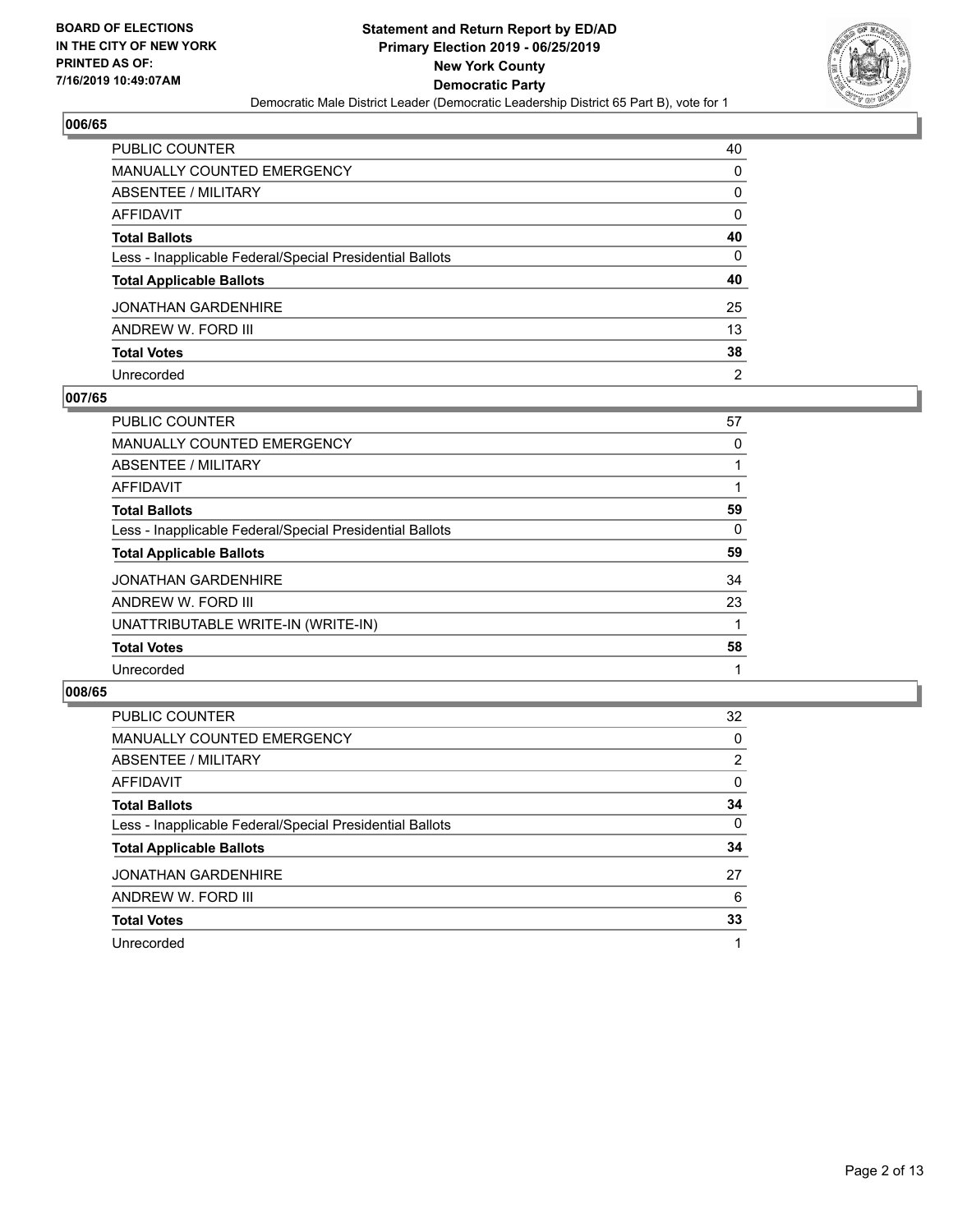

| PUBLIC COUNTER                                           | 41       |
|----------------------------------------------------------|----------|
| <b>MANUALLY COUNTED EMERGENCY</b>                        | 0        |
| <b>ABSENTEE / MILITARY</b>                               | 4        |
| <b>AFFIDAVIT</b>                                         | 0        |
| <b>Total Ballots</b>                                     | 45       |
| Less - Inapplicable Federal/Special Presidential Ballots | $\Omega$ |
| <b>Total Applicable Ballots</b>                          | 45       |
| <b>JONATHAN GARDENHIRE</b>                               | 38       |
| ANDREW W. FORD III                                       | 6        |
| <b>Total Votes</b>                                       | 44       |
| Unrecorded                                               |          |

### **019/65**

| <b>PUBLIC COUNTER</b>                                    | 41             |
|----------------------------------------------------------|----------------|
| <b>MANUALLY COUNTED EMERGENCY</b>                        | 0              |
| ABSENTEE / MILITARY                                      | $\overline{2}$ |
| AFFIDAVIT                                                | 0              |
| <b>Total Ballots</b>                                     | 43             |
| Less - Inapplicable Federal/Special Presidential Ballots | 0              |
| <b>Total Applicable Ballots</b>                          | 43             |
| <b>JONATHAN GARDENHIRE</b>                               | 35             |
| ANDREW W. FORD III                                       | 6              |
| <b>JUSTIN YU (WRITE-IN)</b>                              |                |
| <b>Total Votes</b>                                       | 42             |
| Unrecorded                                               |                |

| PUBLIC COUNTER                                           | 39             |
|----------------------------------------------------------|----------------|
| MANUALLY COUNTED EMERGENCY                               | 0              |
| ABSENTEE / MILITARY                                      | 4              |
| AFFIDAVIT                                                | $\Omega$       |
| <b>Total Ballots</b>                                     | 43             |
| Less - Inapplicable Federal/Special Presidential Ballots | $\Omega$       |
| <b>Total Applicable Ballots</b>                          | 43             |
| <b>JONATHAN GARDENHIRE</b>                               | 38             |
| ANDREW W. FORD III                                       | 3              |
| <b>Total Votes</b>                                       | 41             |
| Unrecorded                                               | $\overline{2}$ |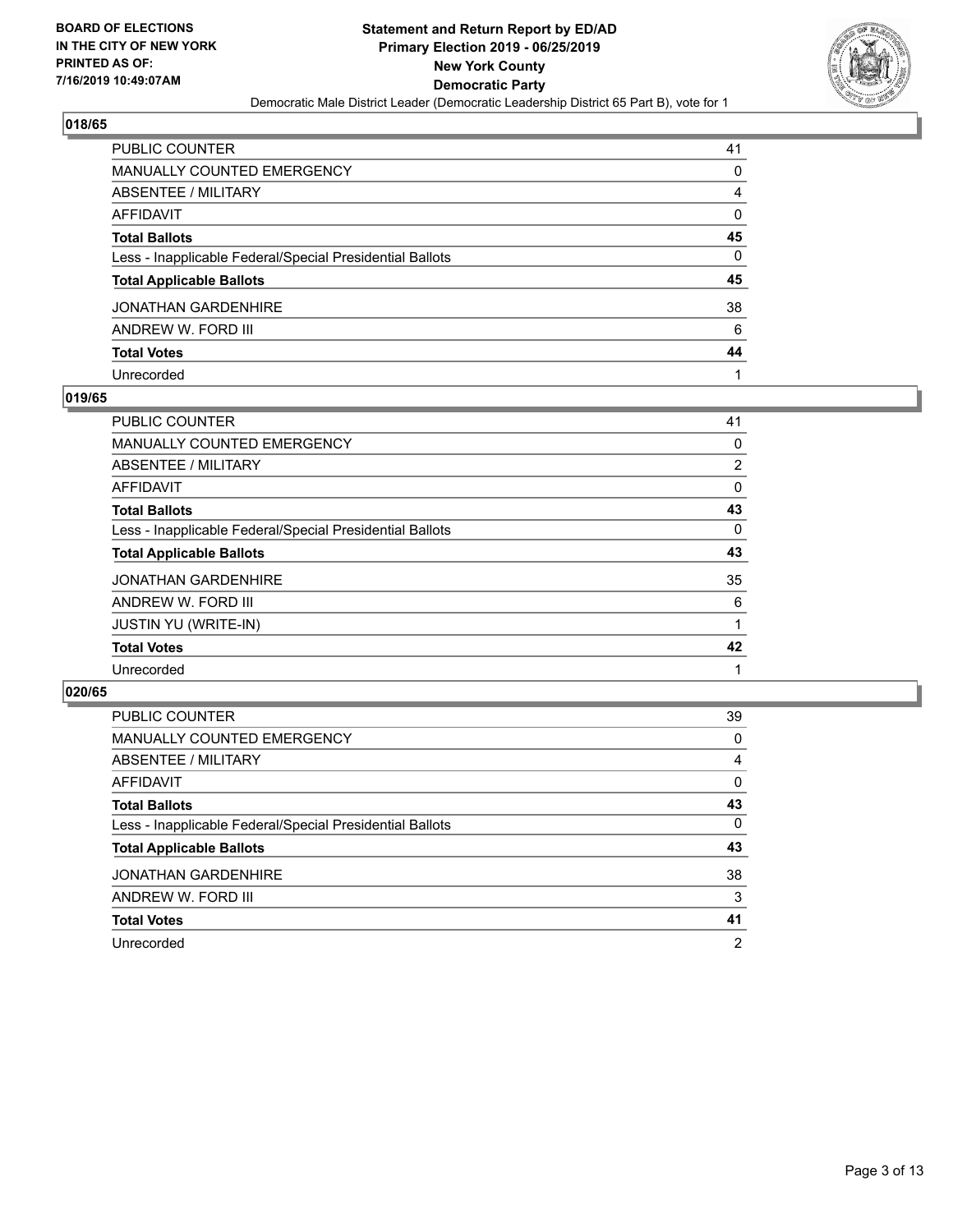

| <b>PUBLIC COUNTER</b>                                    | 25 |
|----------------------------------------------------------|----|
| <b>MANUALLY COUNTED EMERGENCY</b>                        | 0  |
| ABSENTEE / MILITARY                                      | 0  |
| AFFIDAVIT                                                | 0  |
| <b>Total Ballots</b>                                     | 25 |
| Less - Inapplicable Federal/Special Presidential Ballots | 0  |
| <b>Total Applicable Ballots</b>                          | 25 |
| <b>JONATHAN GARDENHIRE</b>                               | 14 |
| ANDREW W. FORD III                                       | 6  |
| UNATTRIBUTABLE WRITE-IN (WRITE-IN)                       |    |
| <b>Total Votes</b>                                       | 21 |
|                                                          |    |

#### **025/65**

| <b>JONATHAN GARDENHIRE</b><br>ANDREW W. FORD III         | 8        |
|----------------------------------------------------------|----------|
| <b>Total Applicable Ballots</b>                          | 11       |
| Less - Inapplicable Federal/Special Presidential Ballots | $\Omega$ |
| <b>Total Ballots</b>                                     | 11       |
| AFFIDAVIT                                                | $\Omega$ |
| ABSENTEE / MILITARY                                      | $\Omega$ |
| MANUALLY COUNTED EMERGENCY                               | $\Omega$ |
| <b>PUBLIC COUNTER</b>                                    | 11       |

| <b>PUBLIC COUNTER</b>                                    | 9 |
|----------------------------------------------------------|---|
| MANUALLY COUNTED EMERGENCY                               | 0 |
| ABSENTEE / MILITARY                                      | 0 |
| AFFIDAVIT                                                | 0 |
| <b>Total Ballots</b>                                     | 9 |
| Less - Inapplicable Federal/Special Presidential Ballots | 0 |
| <b>Total Applicable Ballots</b>                          | 9 |
| <b>JONATHAN GARDENHIRE</b>                               | 4 |
| ANDREW W. FORD III                                       | 2 |
| <b>Total Votes</b>                                       | 6 |
| Unrecorded                                               |   |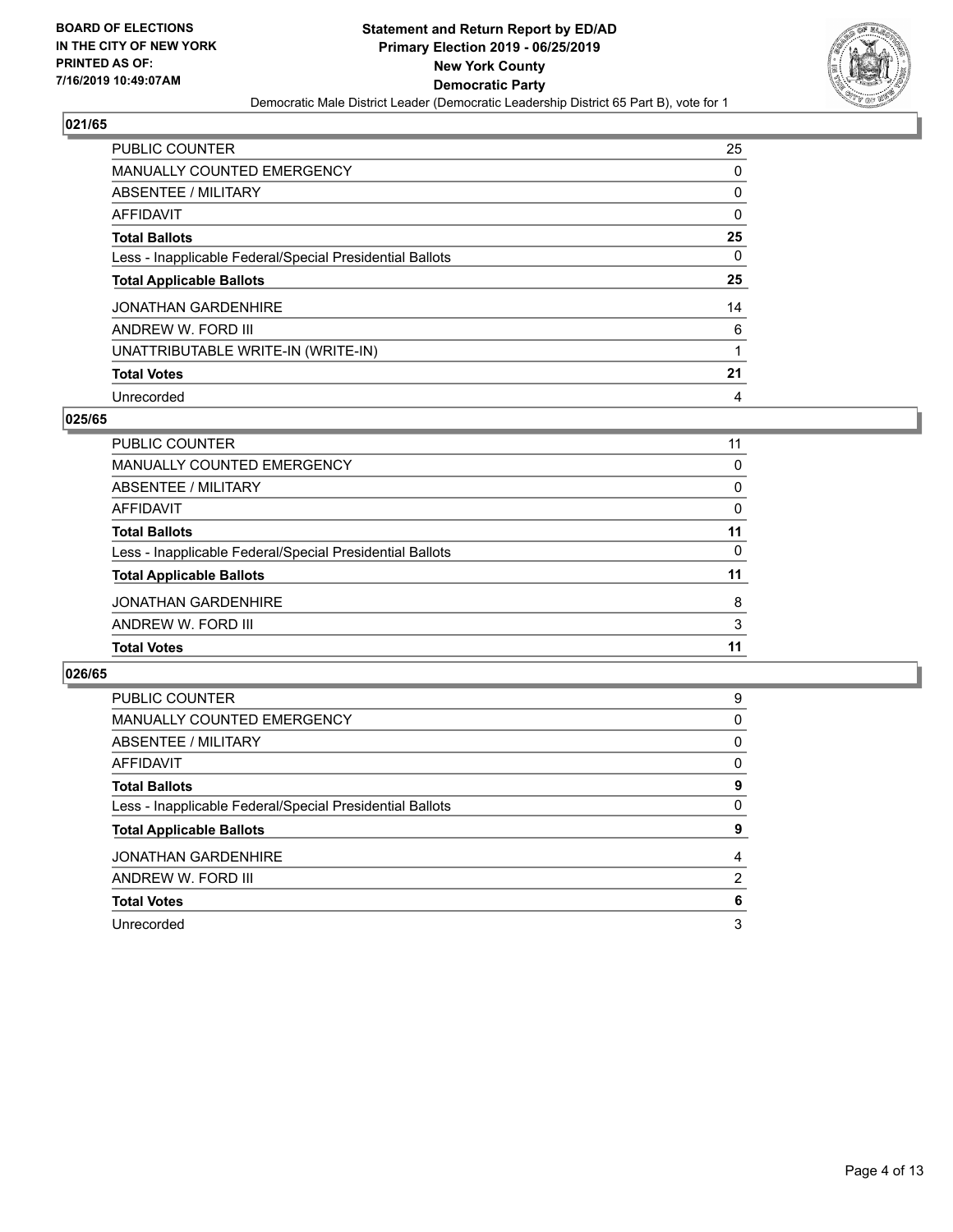

| PUBLIC COUNTER                                           | 26       |
|----------------------------------------------------------|----------|
| <b>MANUALLY COUNTED EMERGENCY</b>                        | 0        |
| <b>ABSENTEE / MILITARY</b>                               | 0        |
| AFFIDAVIT                                                | $\Omega$ |
| <b>Total Ballots</b>                                     | 26       |
| Less - Inapplicable Federal/Special Presidential Ballots | 0        |
| <b>Total Applicable Ballots</b>                          | 26       |
| <b>JONATHAN GARDENHIRE</b>                               | 11       |
| ANDREW W. FORD III                                       | 10       |
| <b>Total Votes</b>                                       | 21       |
| Unrecorded                                               | 5        |

#### **028/65**

| PUBLIC COUNTER                                           |   |
|----------------------------------------------------------|---|
|                                                          |   |
| <b>MANUALLY COUNTED EMERGENCY</b>                        | 0 |
| ABSENTEE / MILITARY                                      | 0 |
| AFFIDAVIT                                                | 0 |
| <b>Total Ballots</b>                                     |   |
| Less - Inapplicable Federal/Special Presidential Ballots | 0 |
| <b>Total Applicable Ballots</b>                          |   |
| <b>JONATHAN GARDENHIRE</b>                               | 6 |
| ANDREW W. FORD III                                       |   |
| <b>Total Votes</b>                                       |   |

| <b>PUBLIC COUNTER</b>                                    | 22       |
|----------------------------------------------------------|----------|
| <b>MANUALLY COUNTED EMERGENCY</b>                        | 0        |
| ABSENTEE / MILITARY                                      | 2        |
| AFFIDAVIT                                                | $\Omega$ |
| <b>Total Ballots</b>                                     | 24       |
| Less - Inapplicable Federal/Special Presidential Ballots | $\Omega$ |
| <b>Total Applicable Ballots</b>                          | 24       |
| <b>JONATHAN GARDENHIRE</b>                               | 13       |
| ANDREW W. FORD III                                       | 9        |
| <b>Total Votes</b>                                       | 22       |
| Unrecorded                                               | 2        |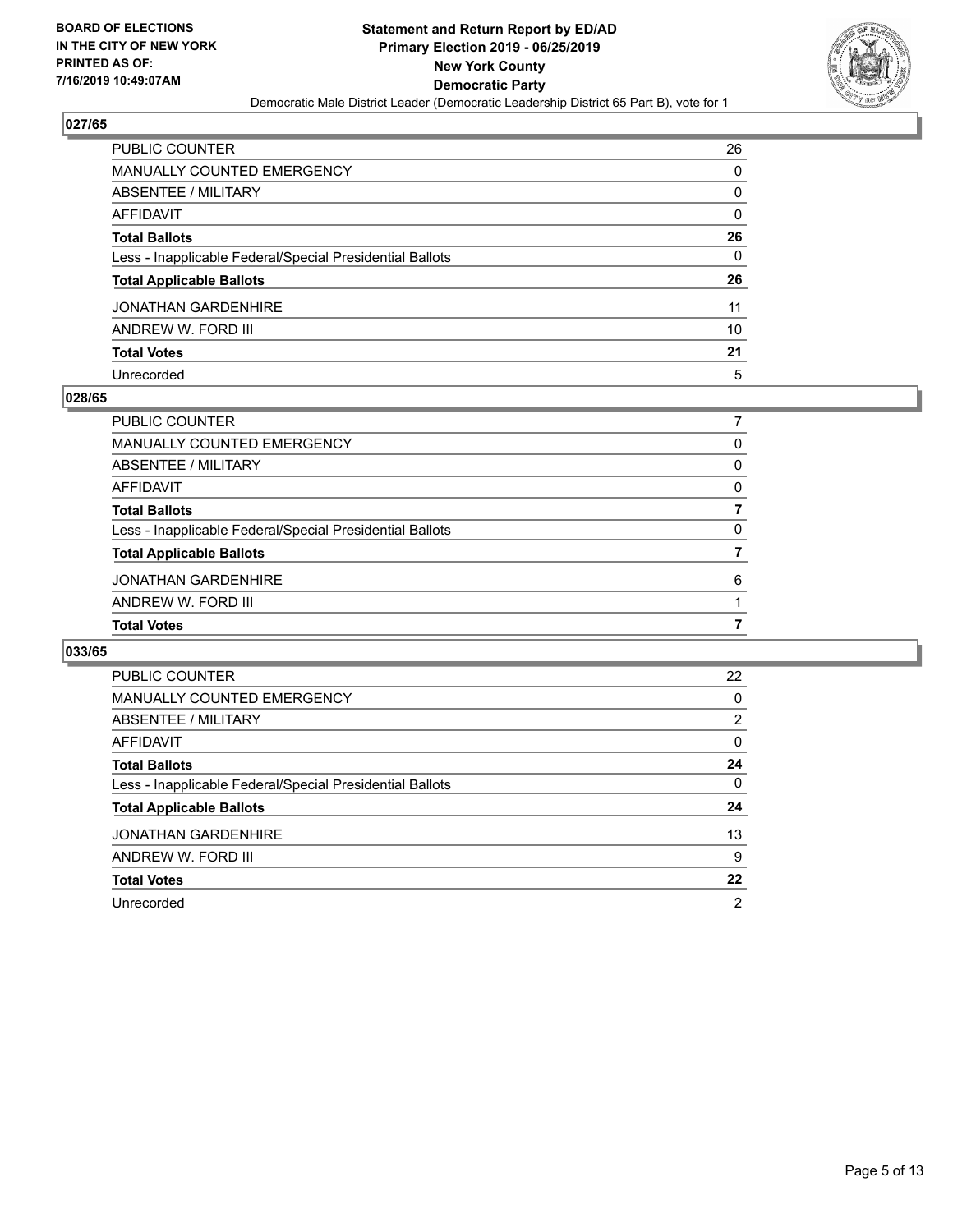

| <b>PUBLIC COUNTER</b>                                    | 25 |
|----------------------------------------------------------|----|
| MANUALLY COUNTED EMERGENCY                               | 0  |
| ABSENTEE / MILITARY                                      |    |
| AFFIDAVIT                                                |    |
| <b>Total Ballots</b>                                     | 27 |
| Less - Inapplicable Federal/Special Presidential Ballots | 0  |
| <b>Total Applicable Ballots</b>                          | 27 |
| <b>JONATHAN GARDENHIRE</b>                               | 11 |
| ANDREW W. FORD III                                       | 16 |
| <b>Total Votes</b>                                       | 27 |

#### **035/65**

| PUBLIC COUNTER                                           | 29       |
|----------------------------------------------------------|----------|
| <b>MANUALLY COUNTED EMERGENCY</b>                        | $\Omega$ |
| <b>ABSENTEE / MILITARY</b>                               | 0        |
| <b>AFFIDAVIT</b>                                         | 0        |
| <b>Total Ballots</b>                                     | 29       |
| Less - Inapplicable Federal/Special Presidential Ballots | $\Omega$ |
| <b>Total Applicable Ballots</b>                          | 29       |
| <b>JONATHAN GARDENHIRE</b>                               | 19       |
| ANDREW W. FORD III                                       | 9        |
| <b>Total Votes</b>                                       | 28       |
| Unrecorded                                               |          |
|                                                          |          |

| <b>PUBLIC COUNTER</b>                                    | 29       |
|----------------------------------------------------------|----------|
| MANUALLY COUNTED EMERGENCY                               | $\Omega$ |
| ABSENTEE / MILITARY                                      | 0        |
| AFFIDAVIT                                                | $\Omega$ |
| <b>Total Ballots</b>                                     | 29       |
| Less - Inapplicable Federal/Special Presidential Ballots | 0        |
| <b>Total Applicable Ballots</b>                          | 29       |
| <b>JONATHAN GARDENHIRE</b>                               | 19       |
| ANDREW W. FORD III                                       | 10       |
| <b>Total Votes</b>                                       | 29       |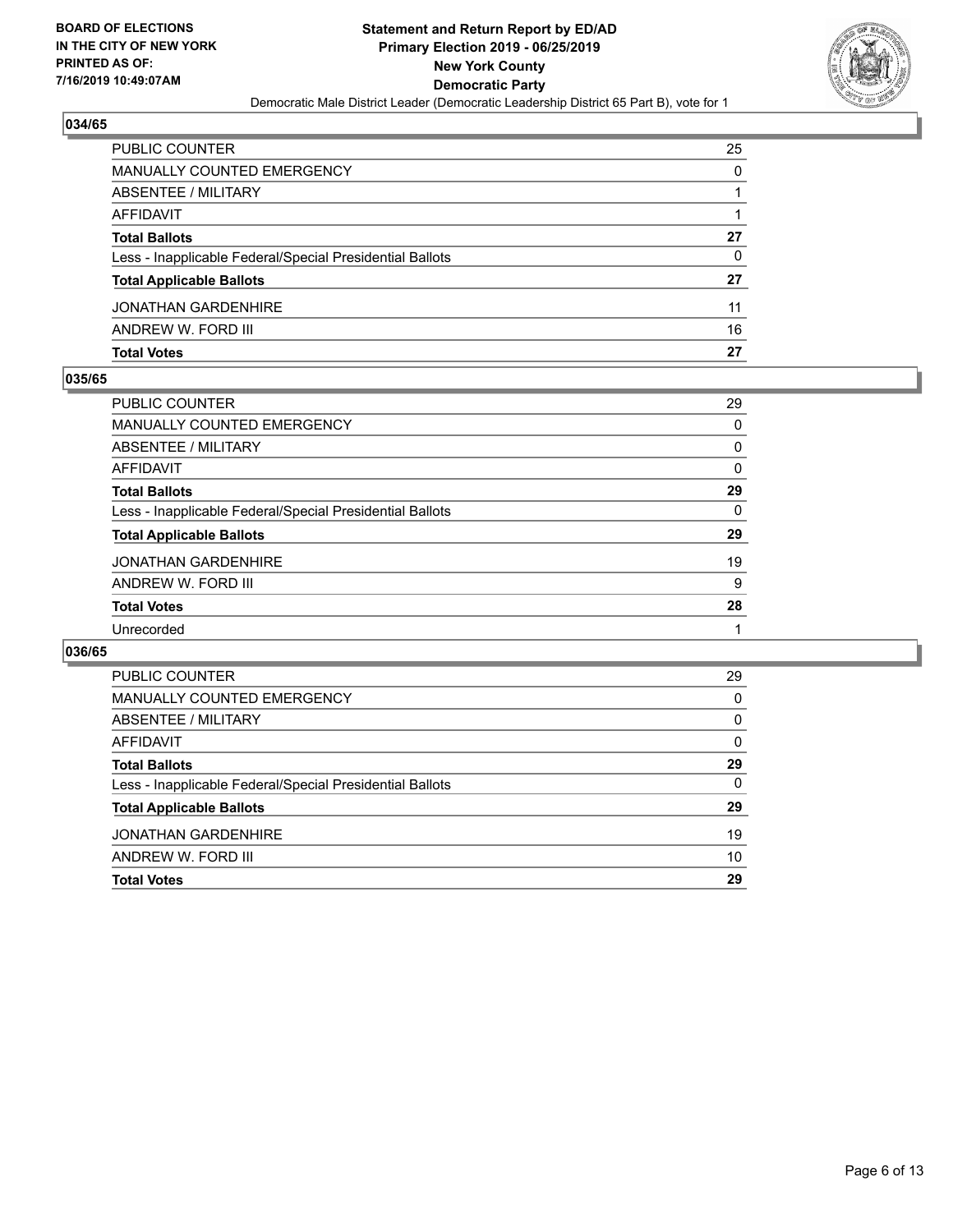

| PUBLIC COUNTER                                           | 28             |
|----------------------------------------------------------|----------------|
| <b>MANUALLY COUNTED EMERGENCY</b>                        | 0              |
| <b>ABSENTEE / MILITARY</b>                               | 0              |
| <b>AFFIDAVIT</b>                                         |                |
| <b>Total Ballots</b>                                     | 29             |
| Less - Inapplicable Federal/Special Presidential Ballots | $\mathbf{0}$   |
| <b>Total Applicable Ballots</b>                          | 29             |
| <b>JONATHAN GARDENHIRE</b>                               | 11             |
| ANDREW W. FORD III                                       | 16             |
| <b>Total Votes</b>                                       | 27             |
| Unrecorded                                               | $\overline{2}$ |

#### **038/65**

| <b>PUBLIC COUNTER</b>                                    | 13       |
|----------------------------------------------------------|----------|
| <b>MANUALLY COUNTED EMERGENCY</b>                        | 0        |
| ABSENTEE / MILITARY                                      | 4        |
| AFFIDAVIT                                                | $\Omega$ |
| <b>Total Ballots</b>                                     | 17       |
| Less - Inapplicable Federal/Special Presidential Ballots | 0        |
| <b>Total Applicable Ballots</b>                          | 17       |
| <b>JONATHAN GARDENHIRE</b>                               |          |
| ANDREW W. FORD III                                       | 7        |
| <b>Total Votes</b>                                       | 14       |
| Unrecorded                                               | 3        |

| <b>PUBLIC COUNTER</b>                                    | 30       |
|----------------------------------------------------------|----------|
| <b>MANUALLY COUNTED EMERGENCY</b>                        | $\Omega$ |
| ABSENTEE / MILITARY                                      |          |
| AFFIDAVIT                                                |          |
| <b>Total Ballots</b>                                     | 32       |
| Less - Inapplicable Federal/Special Presidential Ballots | $\Omega$ |
| <b>Total Applicable Ballots</b>                          | 32       |
| <b>JONATHAN GARDENHIRE</b>                               | 3        |
| ANDREW W. FORD III                                       | 21       |
| <b>Total Votes</b>                                       | 24       |
| Unrecorded                                               | 8        |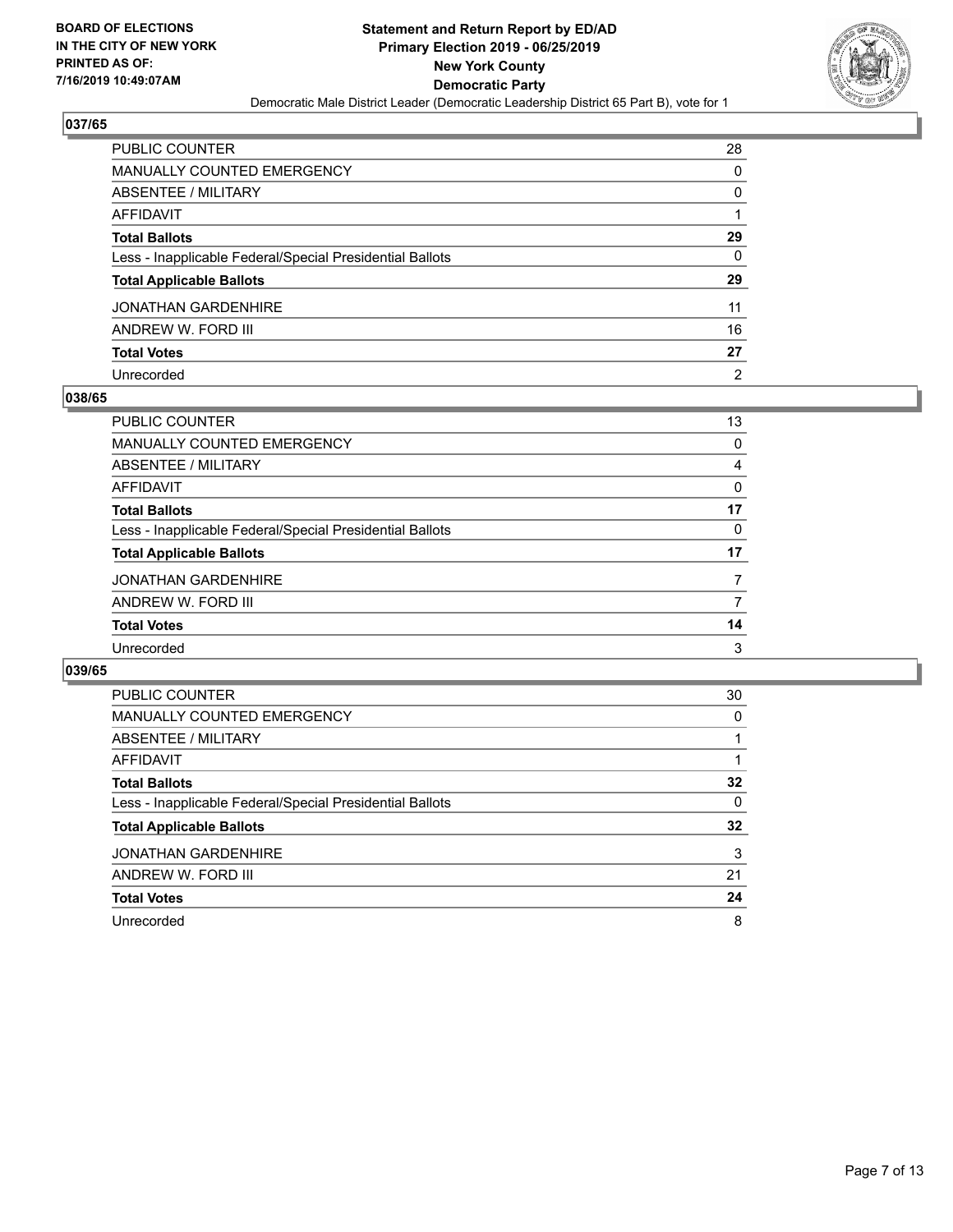

| PUBLIC COUNTER                                           | 38             |
|----------------------------------------------------------|----------------|
| <b>MANUALLY COUNTED EMERGENCY</b>                        | $\Omega$       |
| <b>ABSENTEE / MILITARY</b>                               | 0              |
| <b>AFFIDAVIT</b>                                         | $\Omega$       |
| <b>Total Ballots</b>                                     | 38             |
| Less - Inapplicable Federal/Special Presidential Ballots | $\mathbf{0}$   |
| <b>Total Applicable Ballots</b>                          | 38             |
| <b>JONATHAN GARDENHIRE</b>                               | 21             |
| ANDREW W. FORD III                                       | 15             |
| <b>Total Votes</b>                                       | 36             |
| Unrecorded                                               | $\overline{2}$ |

#### **042/65**

| PUBLIC COUNTER                                           | 20       |
|----------------------------------------------------------|----------|
| MANUALLY COUNTED EMERGENCY                               | $\Omega$ |
| ABSENTEE / MILITARY                                      | 2        |
| AFFIDAVIT                                                | $\Omega$ |
| <b>Total Ballots</b>                                     | 22       |
| Less - Inapplicable Federal/Special Presidential Ballots | $\Omega$ |
| <b>Total Applicable Ballots</b>                          | 22       |
| <b>JONATHAN GARDENHIRE</b>                               | 9        |
| ANDREW W. FORD III                                       | 12       |
| <b>Total Votes</b>                                       | 21       |
| Unrecorded                                               |          |

| <b>PUBLIC COUNTER</b>                                    | 33       |
|----------------------------------------------------------|----------|
| MANUALLY COUNTED EMERGENCY                               | 0        |
| ABSENTEE / MILITARY                                      |          |
| AFFIDAVIT                                                | 0        |
| <b>Total Ballots</b>                                     | 34       |
| Less - Inapplicable Federal/Special Presidential Ballots | $\Omega$ |
| <b>Total Applicable Ballots</b>                          | 34       |
| <b>JONATHAN GARDENHIRE</b>                               | 20       |
| ANDREW W. FORD III                                       | 11       |
| <b>Total Votes</b>                                       | 31       |
| Unrecorded                                               | 3        |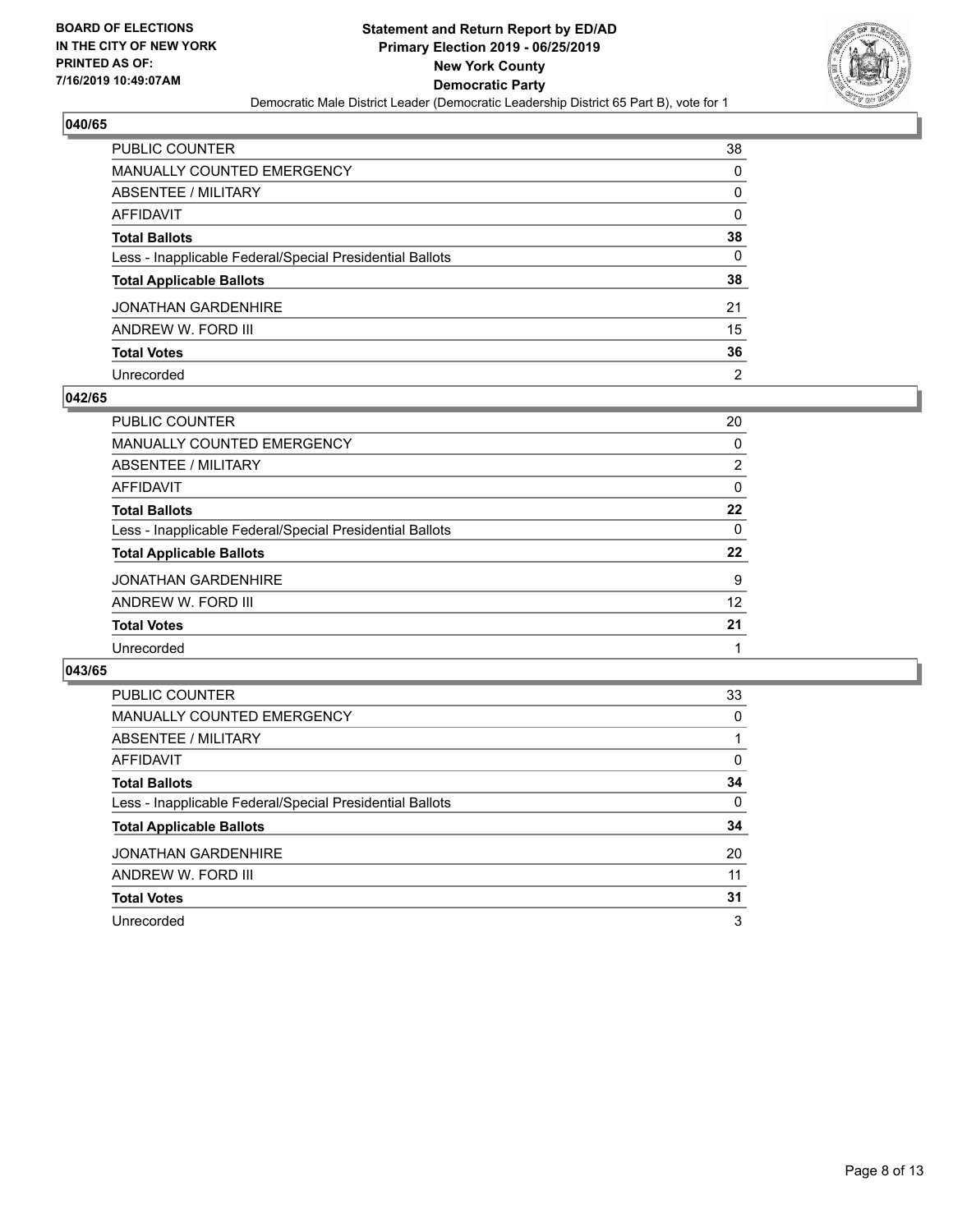

| PUBLIC COUNTER                                           | 70           |
|----------------------------------------------------------|--------------|
| <b>MANUALLY COUNTED EMERGENCY</b>                        | 0            |
| <b>ABSENTEE / MILITARY</b>                               | 0            |
| <b>AFFIDAVIT</b>                                         | $\Omega$     |
| <b>Total Ballots</b>                                     | 70           |
| Less - Inapplicable Federal/Special Presidential Ballots | $\mathbf{0}$ |
| <b>Total Applicable Ballots</b>                          | 70           |
| <b>JONATHAN GARDENHIRE</b>                               | 36           |
| ANDREW W. FORD III                                       | 29           |
| <b>Total Votes</b>                                       | 65           |
| Unrecorded                                               | 5            |

#### **050/65**

| <b>PUBLIC COUNTER</b>                                    | 56       |
|----------------------------------------------------------|----------|
| <b>MANUALLY COUNTED EMERGENCY</b>                        | $\Omega$ |
| ABSENTEE / MILITARY                                      | 3        |
| AFFIDAVIT                                                | $\Omega$ |
| <b>Total Ballots</b>                                     | 59       |
| Less - Inapplicable Federal/Special Presidential Ballots | 0        |
| <b>Total Applicable Ballots</b>                          | 59       |
| <b>JONATHAN GARDENHIRE</b>                               | 29       |
| ANDREW W. FORD III                                       | 23       |
| JASMINE SANCHEZ (WRITE-IN)                               |          |
| <b>Total Votes</b>                                       | 53       |
| Unrecorded                                               | 6        |

| <b>PUBLIC COUNTER</b>                                    | 30       |
|----------------------------------------------------------|----------|
| MANUALLY COUNTED EMERGENCY                               | $\Omega$ |
| ABSENTEE / MILITARY                                      | $\Omega$ |
| AFFIDAVIT                                                | $\Omega$ |
| <b>Total Ballots</b>                                     | 30       |
| Less - Inapplicable Federal/Special Presidential Ballots | 0        |
| <b>Total Applicable Ballots</b>                          | 30       |
| <b>JONATHAN GARDENHIRE</b>                               | 10       |
| ANDREW W. FORD III                                       | 17       |
| <b>Total Votes</b>                                       | 27       |
| Unrecorded                                               | 3        |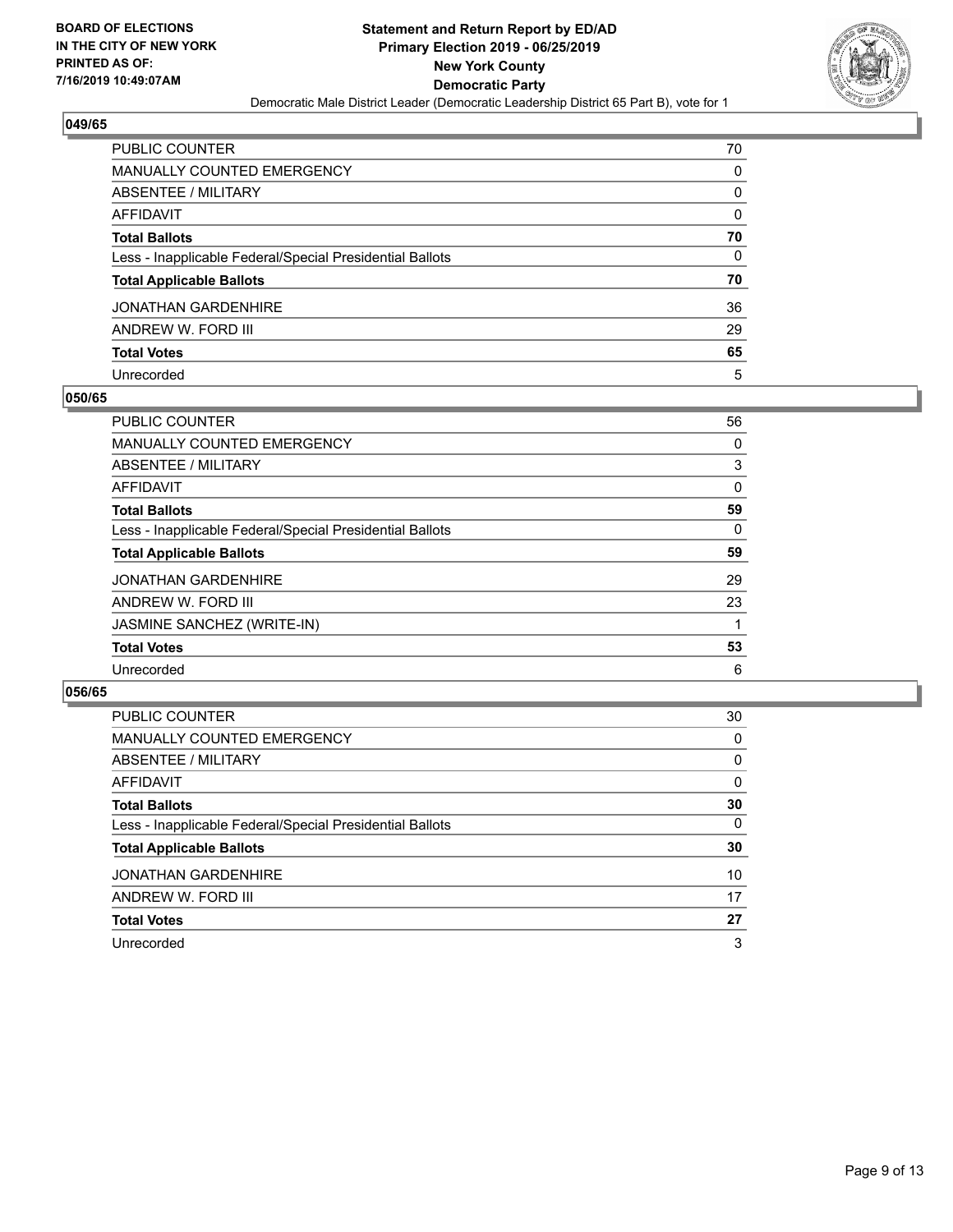

| PUBLIC COUNTER                                           | 27       |
|----------------------------------------------------------|----------|
| <b>MANUALLY COUNTED EMERGENCY</b>                        | 0        |
| <b>ABSENTEE / MILITARY</b>                               | 0        |
| <b>AFFIDAVIT</b>                                         |          |
| <b>Total Ballots</b>                                     | 28       |
| Less - Inapplicable Federal/Special Presidential Ballots | $\Omega$ |
| <b>Total Applicable Ballots</b>                          | 28       |
| <b>JONATHAN GARDENHIRE</b>                               | 5        |
| ANDREW W. FORD III                                       | 12       |
| <b>Total Votes</b>                                       | 17       |
| Unrecorded                                               | 11       |

#### **059/65**

| <b>PUBLIC COUNTER</b>                                    | 4              |
|----------------------------------------------------------|----------------|
| MANUALLY COUNTED EMERGENCY                               | $\Omega$       |
| <b>ABSENTEE / MILITARY</b>                               | $\Omega$       |
| AFFIDAVIT                                                | $\Omega$       |
| <b>Total Ballots</b>                                     | 4              |
| Less - Inapplicable Federal/Special Presidential Ballots | $\Omega$       |
| <b>Total Applicable Ballots</b>                          | 4              |
| <b>JONATHAN GARDENHIRE</b>                               | $\Omega$       |
| ANDREW W. FORD III                                       | $\overline{2}$ |
| <b>Total Votes</b>                                       | $\mathbf{2}$   |
| Unrecorded                                               | 2              |
|                                                          |                |

| <b>PUBLIC COUNTER</b>                                    | 10       |
|----------------------------------------------------------|----------|
| <b>MANUALLY COUNTED EMERGENCY</b>                        | 0        |
| ABSENTEE / MILITARY                                      | $\Omega$ |
| <b>AFFIDAVIT</b>                                         | $\Omega$ |
| <b>Total Ballots</b>                                     | 10       |
| Less - Inapplicable Federal/Special Presidential Ballots | 0        |
| <b>Total Applicable Ballots</b>                          | 10       |
| <b>JONATHAN GARDENHIRE</b>                               | 4        |
| ANDREW W. FORD III                                       | 4        |
| <b>Total Votes</b>                                       | 8        |
| Unrecorded                                               |          |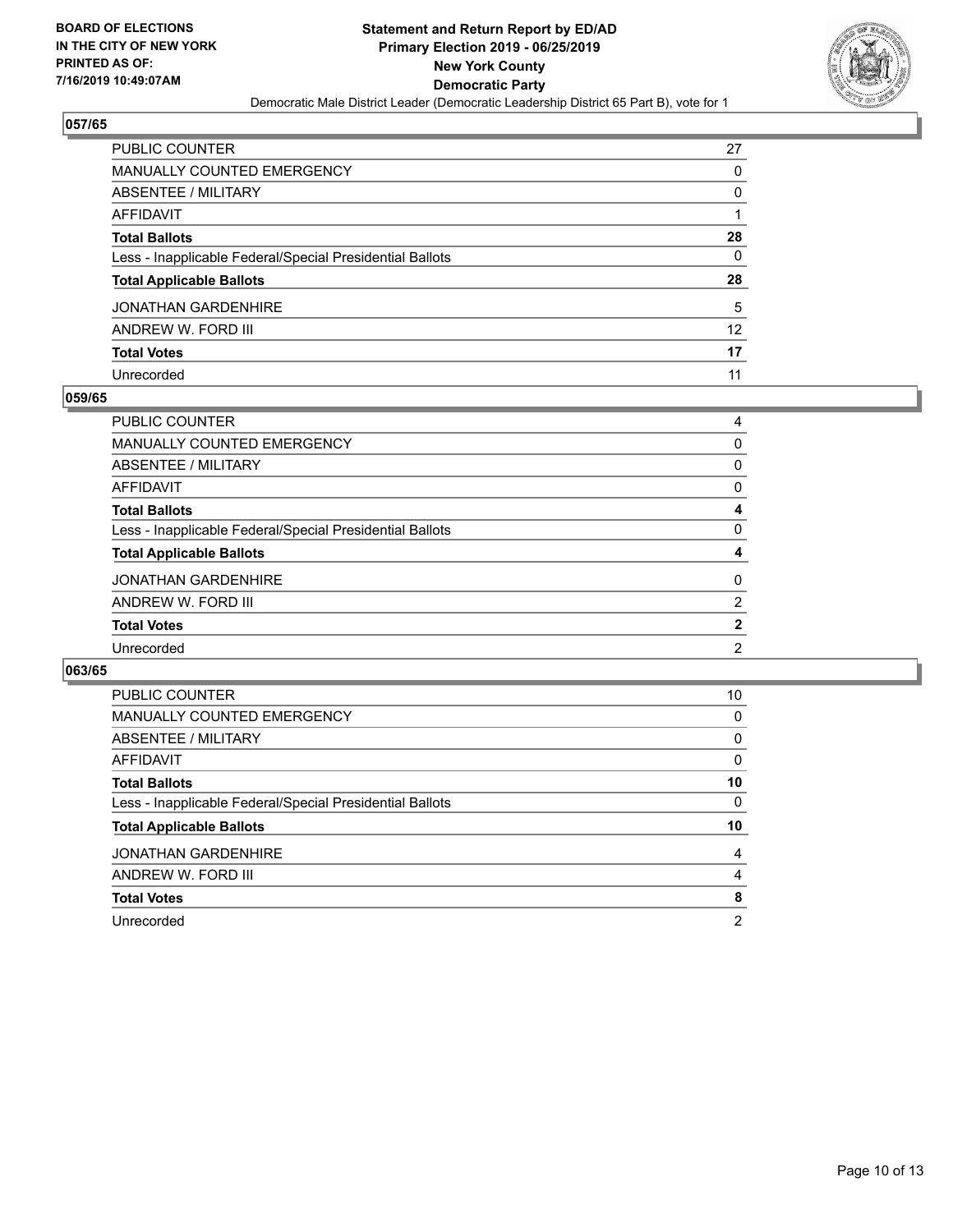

| <b>PUBLIC COUNTER</b>                                    | 17 |
|----------------------------------------------------------|----|
| <b>MANUALLY COUNTED EMERGENCY</b>                        | 0  |
| <b>ABSENTEE / MILITARY</b>                               | 2  |
| AFFIDAVIT                                                | 0  |
| <b>Total Ballots</b>                                     | 19 |
| Less - Inapplicable Federal/Special Presidential Ballots | 0  |
| <b>Total Applicable Ballots</b>                          | 19 |
| <b>JONATHAN GARDENHIRE</b>                               | 12 |
| ANDREW W. FORD III                                       |    |
| <b>Total Votes</b>                                       | 19 |

#### **065/65**

| PUBLIC COUNTER                                           | 6            |
|----------------------------------------------------------|--------------|
| MANUALLY COUNTED EMERGENCY                               | $\mathbf{0}$ |
| ABSENTEE / MILITARY                                      | $\mathbf{0}$ |
| AFFIDAVIT                                                | $\mathbf{0}$ |
| Total Ballots                                            | 6            |
| Less - Inapplicable Federal/Special Presidential Ballots | $\Omega$     |
| <b>Total Applicable Ballots</b>                          | 6            |
| JONATHAN GARDENHIRE                                      | 3            |
| ANDREW W. FORD III                                       | 3            |
| <b>Total Votes</b>                                       | 6            |
|                                                          |              |

# **072/65**

| <b>PUBLIC COUNTER</b>                                    | 10       |
|----------------------------------------------------------|----------|
| MANUALLY COUNTED EMERGENCY                               | 0        |
| ABSENTEE / MILITARY                                      | $\Omega$ |
| AFFIDAVIT                                                | $\Omega$ |
| <b>Total Ballots</b>                                     | 10       |
| Less - Inapplicable Federal/Special Presidential Ballots | 0        |
| <b>Total Applicable Ballots</b>                          | 10       |
| <b>JONATHAN GARDENHIRE</b>                               |          |
| ANDREW W. FORD III                                       | 3        |
| <b>Total Votes</b>                                       | 10       |

| <b>PUBLIC COUNTER</b>                                    | 28             |
|----------------------------------------------------------|----------------|
| <b>MANUALLY COUNTED EMERGENCY</b>                        | 0              |
| ABSENTEE / MILITARY                                      | $\overline{2}$ |
| <b>AFFIDAVIT</b>                                         | 0              |
| <b>Total Ballots</b>                                     | 30             |
| Less - Inapplicable Federal/Special Presidential Ballots | 0              |
| <b>Total Applicable Ballots</b>                          | 30             |
| <b>JONATHAN GARDENHIRE</b>                               | 15             |
| ANDREW W. FORD III                                       | 4              |
| <b>Total Votes</b>                                       | 19             |
| Unrecorded                                               | 11             |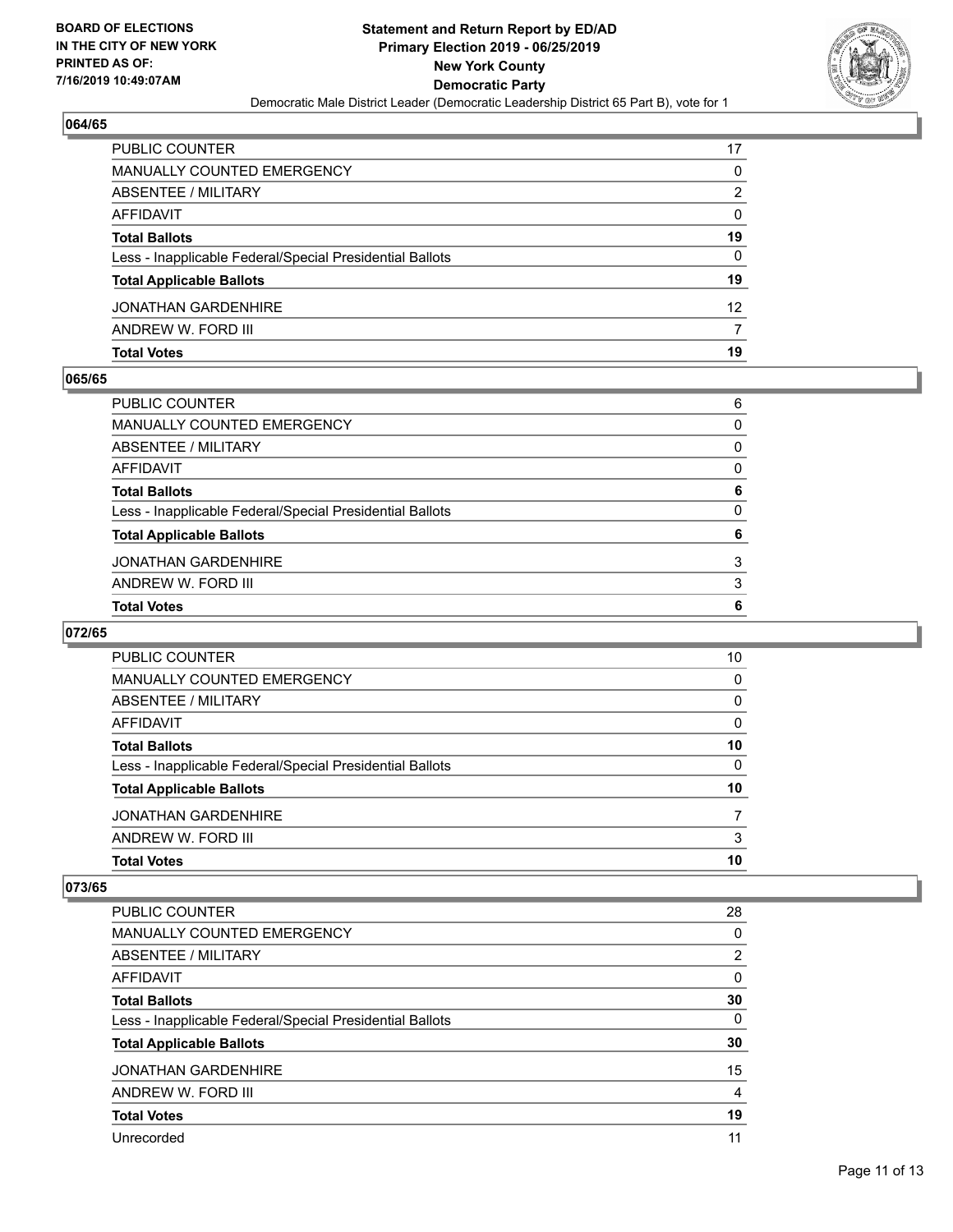

| <b>PUBLIC COUNTER</b>                                    | 25       |
|----------------------------------------------------------|----------|
| <b>MANUALLY COUNTED EMERGENCY</b>                        | $\Omega$ |
| ABSENTEE / MILITARY                                      |          |
| AFFIDAVIT                                                |          |
| <b>Total Ballots</b>                                     | 27       |
| Less - Inapplicable Federal/Special Presidential Ballots | 0        |
| <b>Total Applicable Ballots</b>                          | 27       |
| <b>JONATHAN GARDENHIRE</b>                               | 19       |
| ANDREW W. FORD III                                       | 7        |
| UNATTRIBUTABLE WRITE-IN (WRITE-IN)                       |          |
| <b>Total Votes</b>                                       | 27       |